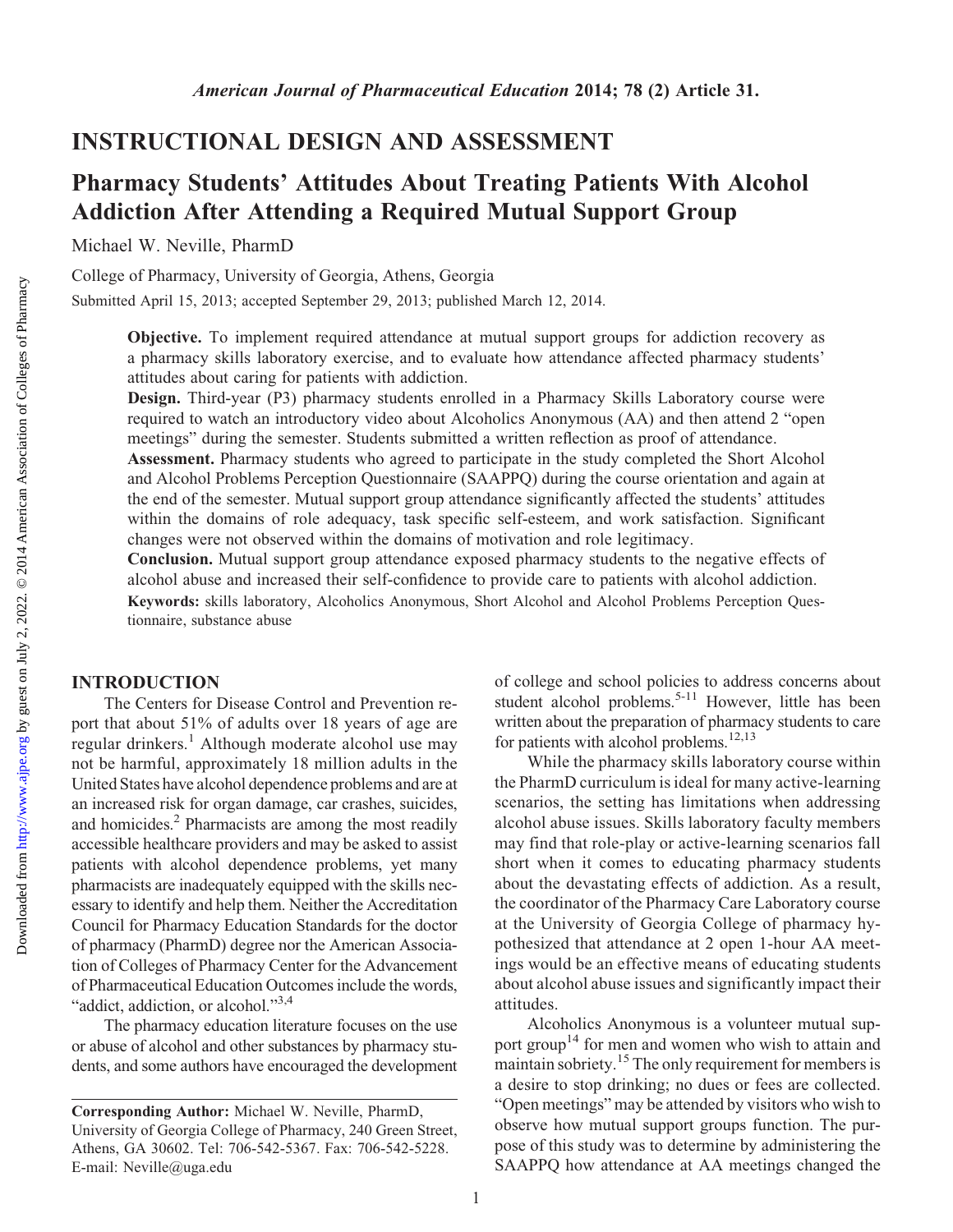attitudes of pharmacy students about caring for those with addictions.

#### DESIGN

The Pharmacy Care Laboratory course requirement of the skills sequence at the University of Georgia College of Pharmacy was 5 semesters. Third-year students on the main campus completed the fifth semester (the timeframe for this study) by registering for 1 of three 2-hour sections. For a class of 100, this further reduced the size to about 33 students per section. Laboratory content was delivered in 2-week modules (a total of 6 times). Students received hospital content one week and community content the next.

The University of Georgia IRB approved this study. All P3 students on the main campus of the University of Georgia College of Pharmacy were required to attend 2 open 1-hour AA meetings in lieu of 1 skills laboratory session for the Pharmacy Care Laboratory course beginning in spring 2009. Before students began attending meetings, the local AA chapter was contacted to clarify that the schedule for local open meetings posted on the AA website was accurate and to verify that pharmacy student attendance in small groups at these meetings was acceptable.

During the course orientation, approximately 30 minutes were spent explaining the AA attendance requirement, the rules of AA, what to expect from the experience, and the restriction to visit open meetings only. A schedule of these meetings and their locations was provided. A summary of the orientation materials and an electronic copy of a reflection form were posted online via the course management system. All students were expected to watch a short online video before attending their first meeting. The video explained the background, purpose, and common misconceptions about AA.<sup>16</sup> Proof of meeting attendance was gathered through completion and submission of the written reflections, which were due within 1 week of each attended meeting. The reflection queried students about the "personality" of the meeting, how many people were in attendance, the focus of the discussions, and how participation affected them. To add accountability, students were required to sign the form and indicate the name, date, and time of the meeting they attended. Students were encouraged to attend meetings in groups of 3 to 5 in an attempt to increase safety and to avoid overwhelming the meetings with observers.

#### EVALUATION AND ASSESSMENT

The SAAPPQ, a validated tool that was originally developed to measure attitudes of general practitioners who worked with patients with alcohol use disorders,

was used to assess the impact of the intervention.<sup>17</sup> The SAAPPQ explores 5 attitudinal domains: role adequacy, task specific self-esteem, motivation, role legitimacy, and work satisfaction. Respondents indicated their level of agreement with short statements using a Likert scale ranging from  $1=$  very strongly disagree to  $7 =$  very strongly agree. For this study, 3 additional questions were added to the survey instrument to determine respondent gender, history of alcoholism in the respondent's immediate family (self, siblings, parents, grandparents), and previous participation in AA. All responses were anonymous.

Students enrolled in the Pharmacy Care Laboratory course in fall 2011 (n=105) and fall 2012  $(n=110)$  were invited to participate in the study. Two hundred eleven (98%) students agreed to participate. The SAAPPQ was administered to these students during orientation and again at the end of the semester. No known curricular changes or other experiences that may have affected student attitudes about this content were implemented between fall 2011 and fall 2012. The demographics of students in the 2011 and 2012 groups were similar.

More male (15%) than female students (7%) had attended an AA meeting prior to this laboratory requirement (Table 1). However, the family history of alcoholism was slightly higher among female students (35%) when compared to their male counterparts (30%).

Preintervention and postintervention SAAPPQ scores were compared using the Mann-Whitney U test for unmatched ordinal data using SPSS, version 20.0 (IBM Corp, Armonk, NY) (Table 2). All tests assumed a 5% significance level with a null hypothesis that no difference existed between the preintervention and postintervention groups.

Required attendance at AA meetings affected pharmacy student attitudes in 3 domains. Mean scores for both

Table 1. Characteristics of Third-Year Pharmacy Students Enrolled in the Pharmacy Care Laboratory in Fall 2011 and Fall 2012 (n=211)

| <b>Demographics</b>                           | No. (%)   |
|-----------------------------------------------|-----------|
| Gender                                        |           |
| Female                                        | 129(63.5) |
| Male                                          | 74 (17.5) |
| Alcohol abuse history in family               |           |
| Female                                        | 45 (34.8) |
| Male                                          | 22(29.7)  |
| Attended an AA meeting before this laboratory |           |
| Female                                        | 9(6.9)    |
| Male                                          | 11(14.8)  |
|                                               |           |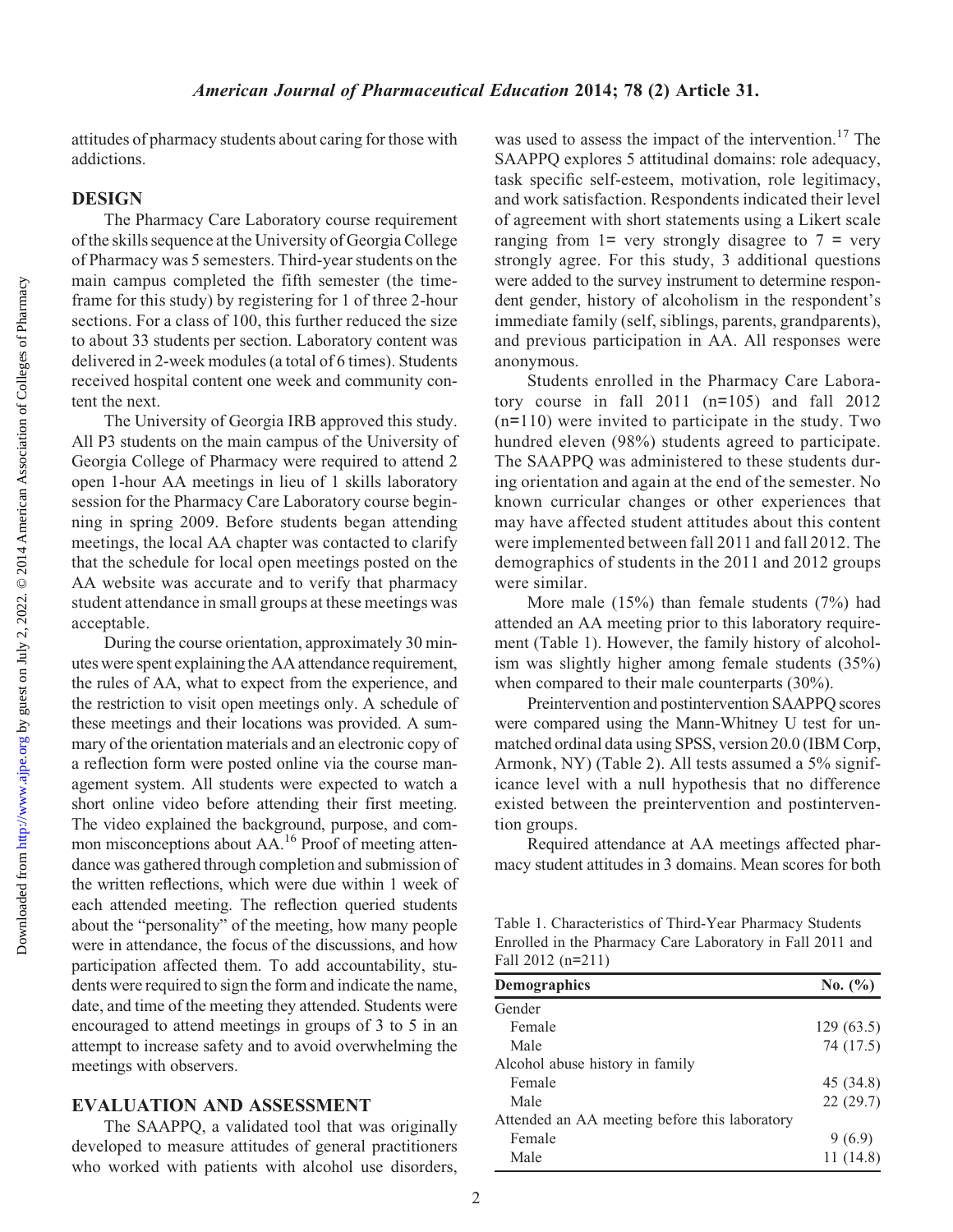Table 2. Preintervention and Postintervention Pharmacy Student Responses on the Short Alcohol and Alcohol Problems Perception Questionnaire (n=211)

| <b>Domain and Statement</b>                                                                               | <b>Preintervention</b><br>Score, Mean $(SD)^a$ | <b>Postintervention</b><br>Score, Mean (SD) <sup>a</sup> | $P^{\rm b}$ |
|-----------------------------------------------------------------------------------------------------------|------------------------------------------------|----------------------------------------------------------|-------------|
|                                                                                                           |                                                |                                                          |             |
| I feel I know enough about causes of drinking problems to carry<br>out my role when working with drinkers | 4.2 $(1.4)$                                    | 5.3 $(1.1)$                                              | < 0.001     |
| I feel I can appropriately advise my patients about drinking and its effects                              | 4.8 $(1.3)$                                    | 5.8 $(0.8)$                                              | < 0.001     |
| Task Specific Self Esteem                                                                                 |                                                |                                                          |             |
| I feel I do not have much to be proud of when working with drinkers                                       | 3.3(1.2)                                       | 3.0(1.3)                                                 | 0.026       |
| All in all I am inclined to feel I am a failure with drinkers                                             | 2.9(1.0)                                       | 2.7(1.1)                                                 | 0.017       |
| Motivation                                                                                                |                                                |                                                          |             |
| I want to work with drinkers                                                                              | 3.9(1.1)                                       | 3.9(1.2)                                                 | 0.76        |
| Pessimism is the most realistic attitude to take towards drinkers                                         | 2.5(1.2)                                       | 2.3(1.2)                                                 | 0.25        |
| Role Legitimacy                                                                                           |                                                |                                                          |             |
| I feel I have the right to ask patients questions about their drinking<br>when necessary                  | 5.1(1.2)                                       | 5.3(1.2)                                                 | 0.30        |
| I feel that my patients believe I have the right to ask them questions<br>about drinking when necessary   | 4.0(1.3)                                       | 4.2 $(1.2)$                                              | 0.20        |
| Work Satisfaction                                                                                         |                                                |                                                          |             |
| In general, it is rewarding to work with drinkers                                                         | 4.1 $(1.0)$                                    | 4.4 $(1.2)$                                              | 0.028       |
| In general I like drinkers                                                                                | 4.0(1.1)                                       | 4.2 $(1.2)$                                              | 0.055       |

<sup>a</sup> Likert scale responses: 1=strongly disagree, 2=quite strongly disagree, 3=agree, 4=neither agree or disagree, 5=agree, 6=quite strongly agree,

7=strongly agree.<br> $b<sup>b</sup>$  Mann Whitney U test for unmatched pairs.

statements within the role adequacy domain significantly increased ( $p<0.001$ ). Students believed that this experience helped them better understand the cause of drinking problems and they believed that they would be better able to advise these patients about the effects of drinking.

Significant changes were also observed for both statements within the task specific self-esteem domain. Statements within this domain queried respondents about their negative feelings about working with drinkers. Mean scores for both questions decreased significantly  $(p<0.05)$ and indicated that students felt more positively about working with drinkers at the conclusion of the course. Within the work satisfaction domain, the mean score increased for the statement regarding the rewarding feelings felt when working with drinkers  $(p<0.05)$  and neared significance  $(p=0.055)$  with regard to positive feelings about drinkers in general.

No significant changes occurred between mean scores within the motivation domain. Initially, most respondents strongly disagreed that an attitude of pessimism was the most realistic attitude to take towards drinkers (mean score 2.5) and this disagreement increased only slightly (mean score 2.3) but not significantly  $(p=0.25)$ . When asked about whether they wanted to work with drinkers, student responses were more neutral (mean score 3.9) and AA attendance seemed to have the least effect on this parameter as the postintervention score increased only to 3.9 ( $p=0.76$ ).

Required AA attendance affected little attitude change with regard to the role legitimacy domain. Students believed strongly that they had a right to ask their patients about drinking problems at the beginning and end of the course, but no significant shifts occurred  $(p=0.30)$ . Initially, students felt unsure (mean score=4.0) about whether their patients respected their rights to ask about drinking problems, but they believed this more strongly (mean score=4.2) at the conclusion of the semester.

Reflective comments submitted by students in response to meeting attendance were generally very positive. Two of the most common themes that emerged were "how those struggling with alcoholism look like normal people" and "the meetings were different from what is often portrayed on television and in the movies."

### DISCUSSION

Although alcohol abuse issues affect many people, faculty members in colleges and schools of pharmacy are often ill-equipped to prepare students to eventually care for these individuals. Requiring students to attend AA meetings to address these deficits was ideal because it allowed students to observe people actively involved in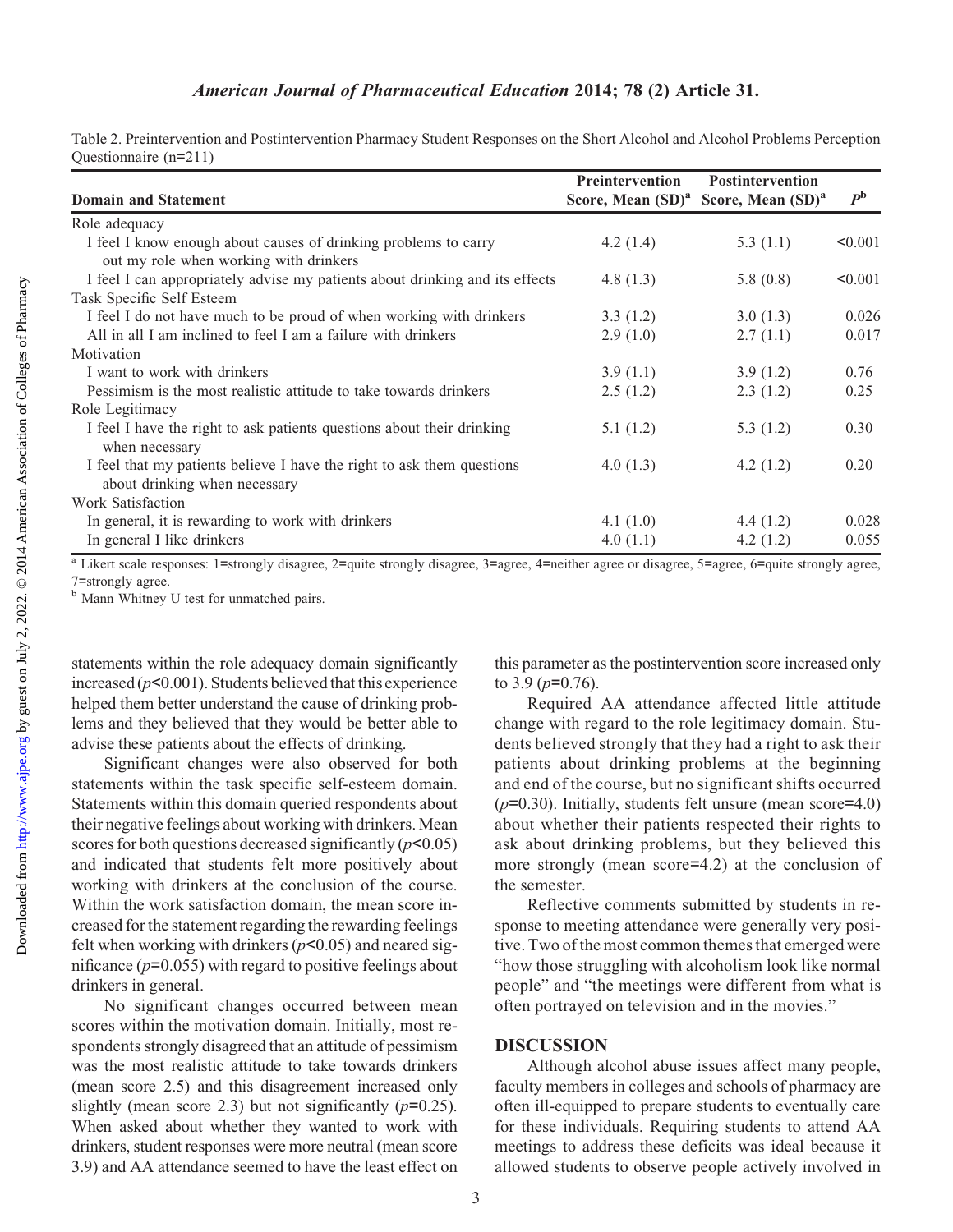addiction recovery and to experience the power of fellowship and support.

As initial excitement built about including this requirement in the P3 skills laboratory course in spring 2009, so did anxieties. What would students and other faculty members think about this assignment? How would AA members receive pharmacy students? Would this requirement compromise student safety as they traveled to meetings in various locations around town at all times of the day? Would students receive any benefit from the exercise or consider it folly?

The course requirement has been in place for all P3 students on the main campus for 4 years (approximately 450 students), eliciting several informal observations. Students, though initially nervous, gained a great deal from the experience. In addition, the exercise prompted some students who had alcohol issues to seek help. There have been no reports from students who felt endangered by the assignment. Isolated reports of distress occurred when students attended closed rather than open meetings and members asked them to leave.

Skills laboratories or other faculty members in other colleges and schools of pharmacy could easily implement this novel teaching approach as AA meetings occur around the United States. Although class (and teaching) time was forfeited, faculty members were required to spend time reading and responding to written reflections.

There were limitations to this study. The SAAPPQ was originally developed to evaluate the attitudes of general practitioners about patients with alcohol disorders. Because pharmacy students are not licensed to practice nor do they function as general practitioners, responding to survey questions may have been difficult. The type of AA meetings that students attended were not controlled. Additionally, a few students attended a Narcotics Anonymous (similar support dynamics) meeting instead of 2 AA meetings. It is difficult to know how the variation in meeting attendance affected the study outcomes because differences between AA and NA attendance were not assessed. Also, the effects of other courses could have confounded the results reported here. The college offers addiction elective courses to P3 students during the same semester that the laboratory is offered. The impact these elective courses had on the overall results of this study was likely negligible as enrollment was limited to fewer than 10 students per class. There is a chance that individuals received personal counseling outside of class and this was not controlled. Finally, students reported meeting attendance on the honor system as evidence of their participation, and it was impossible to confirm the number of meetings they truly attended.

#### **SUMMARY**

Requiring pharmacy students to attend mutual support groups improved their self-perceived knowledge about alcohol abuse disorders and improved their ability to appropriately advise people with alcohol problems. This out-of-the-box approach serves as an excellent option for teaching students about treating patients with alcohol addiction.

#### ACKNOWLEDGEMENTS

The author thanks Michael Fulford, PhD, and Merrill Norton, PharmD, NCAC II, CCS, CCDP-D, from the University of Georgia College of Pharmacy for their advice about and support of this project. Nan Zhang, PhD Candidate, and Kim-Love Myers, PhD, from the Department of Statistics at the University of Georgia also provided outstanding statistical guidance.

#### **REFERENCES**

1. Centers for Disease Control and Prevention. FastStats: alcohol use data. http://www.cdc.gov/nchs/fastats/alcohol.htm. Accessed April 9, 2013.

2. National Library of Medicine. Alcoholism. http://www.nlm.nih. gov/medlineplus/alcoholism.html. Accessed April 9, 2013.

3. Accreditation Council for Pharmaceutical Education.

Accreditation standards and guidelines for the professional program in pharmacy leading to the doctor of pharmacy degree. Guidelines Version 2. Effective February 14, 2011. http://www.acpe-accredit. org/pdf/FinalS2007Guidelines2.0.pdf. Accessed May 11, 2012. 4. American Association of Colleges of Pharmacy. CAPE

educational outcomes 2004. http://www.aacp.org/resources/ education/Documents/CAPE2004.pdf. Accessed April 11, 2013. 5. Murawski MM, Juergens JP. Analysis of longitudinal pharmacy student alcohol and other drug use survey data. Am J Pharm Educ. 2001;65(1):20‐29.

6. Baldwin JN, Scott DM, Jungnickel PW, Narducci WA, Prokop PA, Magelli MA. Evaluation of alcohol and drug-use attitudes and behaviors in pharmacy college faculty. Part 1. Behaviors. Am J Pharm Educ. 1990;54(3):233‐238.

7. Baldwin JN, Scott DM, Jungnickel PW, Narducci WA, Prokop PA, Magelli MA. Evaluation of alcohol and drug-use attitudes and behaviors in pharmacy college faculty. Part 2. Attitudes. Am J Pharm Educ. 1990;54(3):239‐242.

8. Miller CJ, Banahan BF, Borne RF. A comparison of alcohol and illicit drug-use between pharmacy students and the general college population. Am J Pharm Educ. 1990;54(1):27-30.

9. Szeinbach SL, Banahan BF. Pharmacy students attitudes toward the need for university implemented policies regarding alcohol and illicit drug-use. Am J Pharm Educ. 1990;54(2):155‐158.

10. Noormohamed SE, Ferguson KJ, Baghaie A, Cohen LG. Alcohol use, drug use, and sexual activity among pharmacy students at three institutions. J Am Pharm Assoc. 1998;38(5):609.

11. Jungnickel P, DeSimone E, Kissack J, et al. Report of the AACP Special Committee on Substance Abuse and Pharmacy Education. Am J Pharm Educ. 2010;74(10):Article S11.

12. Busto U, Knight K, Janecek E, Isaac P, Parker K. A problembased learning course for pharmacy students on alcohol and